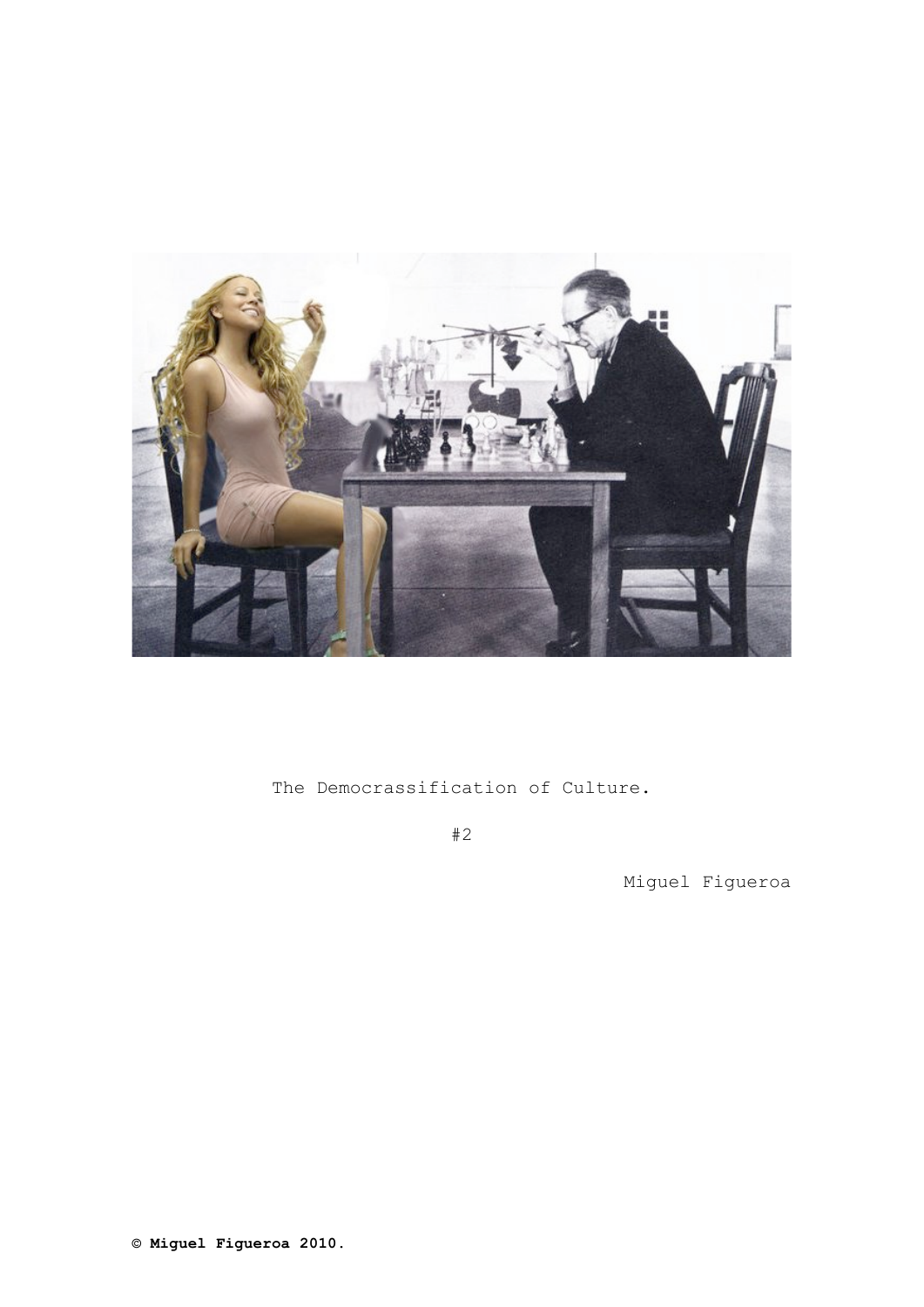On December 16<sup>th</sup>, 9 days before Christmas 2009, Spaniard's received an early holiday gift. No it was not a stimulus package from the government, the unemployment rates had not receded and neither Catalonia nor the Basque Country were given its independence. What *los españoles* received was a nose. Belen Esteban's nose to be precise. The cover of the December 23rd issue of tabloid magazine *Lecturas* was made public which featured the Spanish reality-cum-talk show hostess' new face where she was given an extra help of Photoshop to softly "reduce" her swelling from her plastic surgeries to her nose, her eye bags and the area between her cheekbones. Also…her lips looked kind of fresh.

Two days later, Esteban, would re-take center stage as one of the 6 hosts of Spain's leading talk show, *Sálvame* (Save Me) (I mean it) (No, literally…save me from ever watching the show again). The country paralyzed; dinners were summoned, dates were cancelled, drinking games were organized. All news for December  $16<sup>th</sup>$ ,  $17<sup>th</sup>$  and 18<sup>th</sup> had their sights on her. And there on the Telecinco plateau the grandmothers awaited. The audience was dressed to the nines. It wasn't until around 1am that she appeared. The stage was darkened, spotlights danced furiously, and the backdrop turned blood red. Our hearts were racing, my palms were sweaty and I stopped eating my pizza. Can she please come out already??? And so, she did. The camera panned and moved slowly to first show her heels, scanning through her rail figure which was dressed in a tight one-shoulder black dressed. One thing was different…she looked insecure; Belén wasn't the, sharp tongue, bitch on wheels train wreck we loved to hate and hate to love. She was humanized, but just for a nanosecond. As soon as she realized the standing ovation of a packed audience she told her co-host in simple Spanish "JO-DER". This spectacle was beyond vaudeville. Seeing this televised circus got me thinking over many exciting things. Esteban's appearance was beyond camp and it's spirit of extravagance. Artifice and exaggeration were taken to the next level. Yes most of us were seduced by the PR stint and at the same time we were offended. Yet, the thin line where this takes a step beyond camp is that while camp in its essence governs free of human response, in this case, human response was its lifeline. Esteban was looking for her recognition and she got it. While plastic surgery is as secret as Ricky Martin's homosexuality, the Pink Nose Job in the room is as clear as water. Welcome to the age of democrassy where quantity over quality is the new quality versus quantity.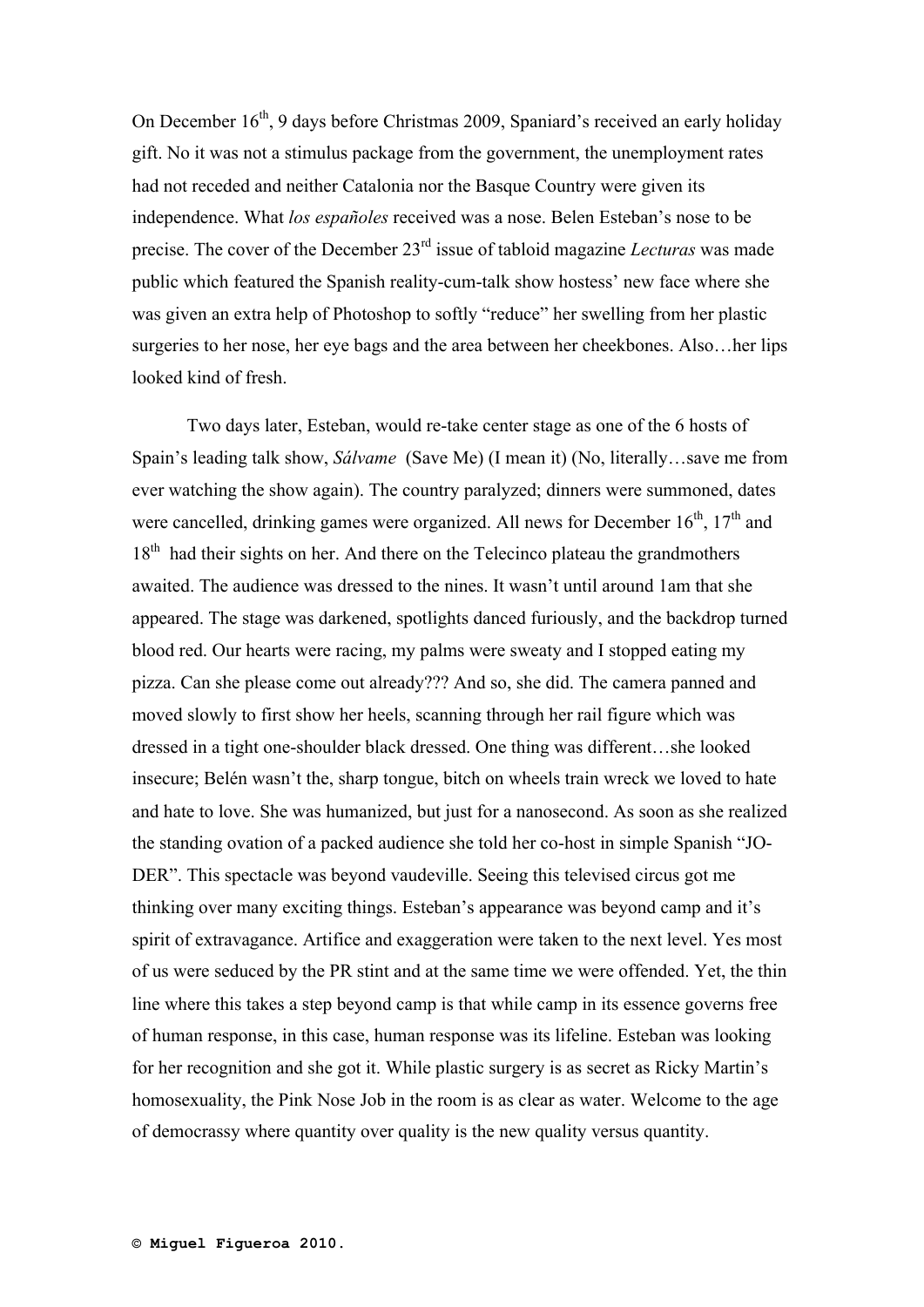Now, I don't want to get entangled in deep meanings of what democracy is, since we all know what it is. It's our right to be free. It's the United States main marketing scheme, which got its trademark in Ancient Greece. Democracy is our right for freedom of Speech, to say what we want and be whatever we choose to be. Or at least that's what they told us. But let's go over it for a minute, shall we. Democracy is a political form of government carried out either directly **by the people** or by means of **elected representatives of the people**, as if **the people and the elected person were one**, linear line of decisions. The term comes from the Greek: δηµοκρατία - (dēmokratía) which means **"rule of the people"** which was coined from δῆµος (*dêmos*) **"people"** and κράτος (*krátos*) **"power"**. Even though there is no specific, universally accepted definition of 'democracy', there are two principles that define the word democracy. They include: equality and freedom. These principles are reflected in all citizens being equal before the law and having equal access to power. These principles are reflected in all citizens being equal before the law and having equal access to power.

Meanwhile, we also have the dirty, dirty word that's crass. To be crass is to be vulgar, to have a filthy mouth. Talking without thinking is crass. Chewing gum in class is crass. Pressing the elevator over and over is annoying and idiotically crass. According to my good friend, the Oxford English Dictionary, the definition of crass is something that is grossly insensitive and unintelligent. Derivatives of the word are the adverb crassly and when used as a noun, crassness. The origin in the sense "dense or coarse" comes from the Latin word *crassus* which means 'solid, thick'. Which got me to thinking, if democracy's based by people and it's power and crass in its essence is something that's solid and thick (like power)…then have we become a democrasscized society? When we analyze the meaning of culture this idea comes more into perspective. The dictionary tells us that culture (just to name a few definitions) is cultivation, tending, worship, the condition of being trained and refined, and the intellectual side of civilization. For the past couple of years the masses have been brewing culture in a way that even subculture which had always been the rebellious kid in the family has now turned republican. The opposing definitions of culture are no longer there. Everything is transparent.

For Jameson, the postmodernists have been fascinated by this whole "degraded" landscape of shock and kitsch, of TV Series and Reader's Digest culture, of advertising and motels, of the late show and B-grade Hollywood films, paperback romance novels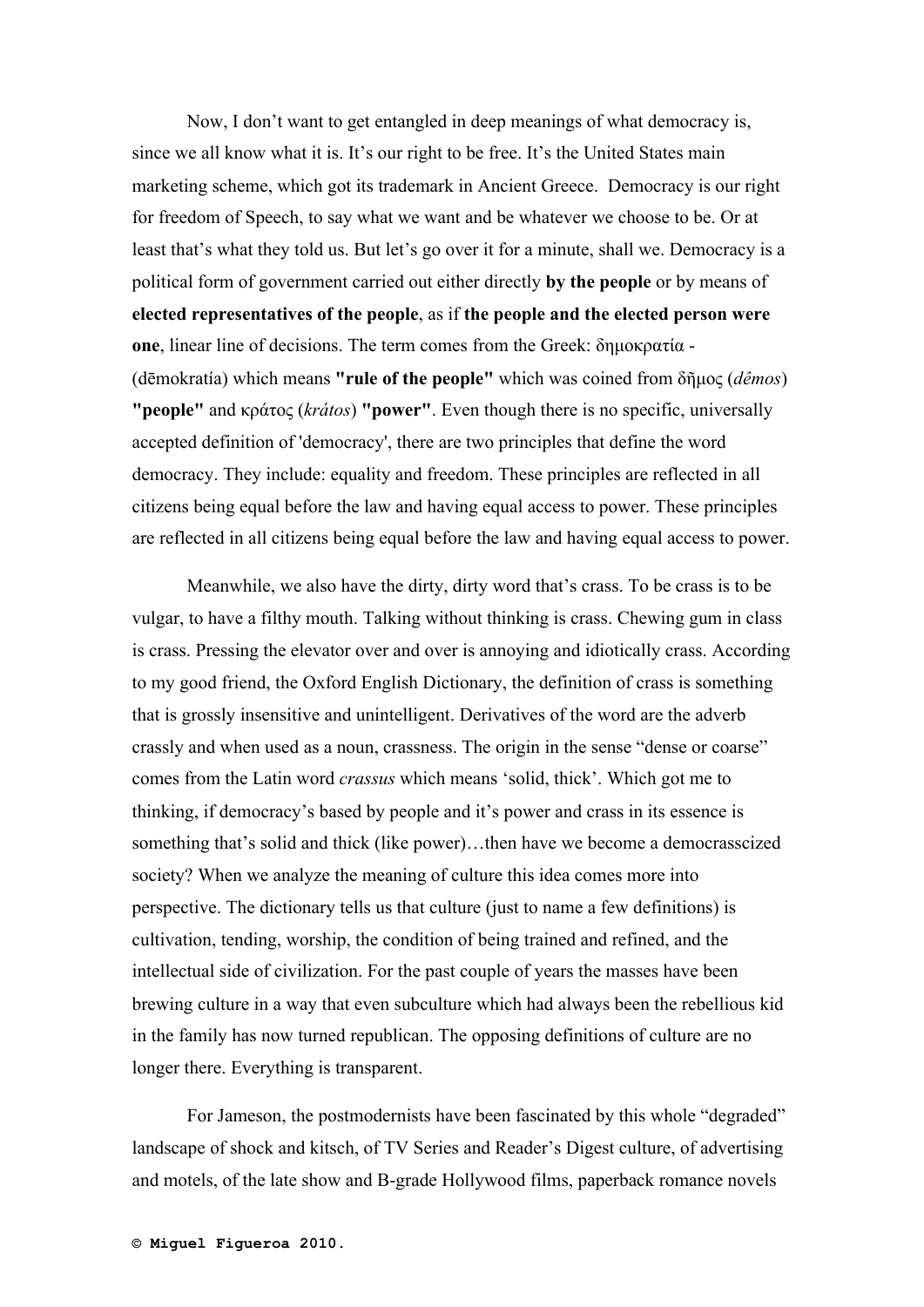Materials that they simply don't quote anymore...and what is quoted...for what reason. *Si por mi hija, ma-to*. Incorporation in the substance is the new quoting. Democrassy has paved the way where we're all Noam Chomsky's, Godard's, America's Next Top Model, Oprah Winfrey and contestants of RuPaul's Drag Race.

Following Jameson's list and paying homage to Sontag's camp list, here are some samples of democrassy:

- Reality stars turned into starlets such as Spain's Belén Esteban, the American Heidi Montag, and Briton Susan Boyle.
- Atrapalo.com low-cost matinee theatre
- Your choice of pots and pans, a movie dvd or theory book with today's newspaper.
- Free bikinis, tote bags and sandals inside magazines.
- Never-ending internships.
- Comme Des Garçons for H&M (which I stood in line at 7am)
- Today's student mantra: "If I do this, it will look good on my CV."
- Toms Shoes
- Celebrity Twitter Accounts.
- Product (RED)
- The Barça calendar shot by Annie Leibovitz
- The Tim Burton retrospective at the Museum of Modern Art
- Kevin Johansen's *"Cumbiera Intelectual*"
- The words sublime, beautiful, power, control or any combination of the four.

One of democracy's stimuli is the proliferation of pastiche. According to Jameson, pastiche is, like parody, the imitation of a peculiar or unique, idiosyncratic style, the wearing of a linguistic mask, and speech dead in language. Pastiche's death of personal style and individual creativity has dawned on the mother of decoupage, also known as Art Direction. Some contemporary examples of these *artistic metaphors* can be seen on Rhianna's video-clip for Rude Boy where Altamira's Bull has morphed into an African Mask that inspired Pablo Picasso who's influence can be seen in Keith Harring's body painting of 80's icon Grace Jones who was blatantly plagiarized by the young R&B singer. Somewhere in the afterlife, a cave man is seeking royalties. Meanwhile, the smartest way to be your own Pastiche (and keep all the money to yourself) is to do what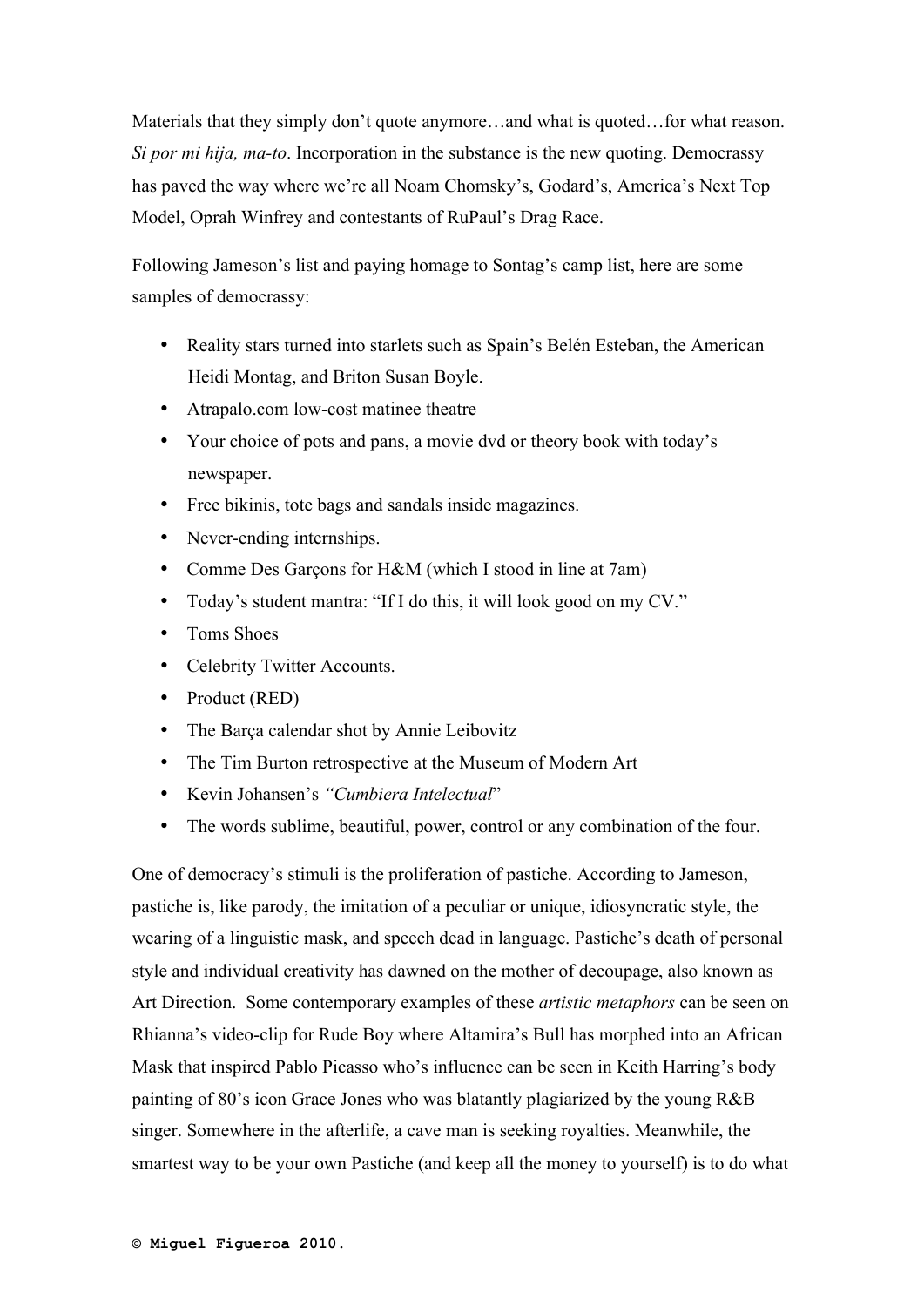our Gay Messiah, Madonna, did in her latest Sticky and Sweet World Tour where in her song "She's Not Me" she battled out four alter ego's of her past. If I was ever given a stage to sing and dance, I wouldn't really want to see my Neo-Raver self, but I guess I would hug it out with my 16 year-old raver from the colonies past. He was naïve.

During this intervention for democrassicness I will present two artists, who, although are worlds apart, share an innocence and a fresh, democrassic view on contemporary art. Tristan Reyes will take us to the streets of Puerto Rico to see a smorgasbord of faces that may seem like crass at first glance, yet shine on a class of their own. Meanwhile, on the other side of the world, yet close enough to the Equator line as PR, Tareq Al-Sultan realizes the American Invasion that Pop Culture has been able to do. In his Utopia, the East was won not through blood, but through glitter glue. You don't get more democrassic than that.

A dark skinned voluptuous woman works with a water hose as she proudly shows off her bullet wounds. A middle-aged man stands against a red brick wall with an innocent, yet desperate gaze. A transsexual prostitute stands on her corner at the ho-stroll feeling like she's the queen of the world. An old man, sitting on a wheel-char, poses for the photographer as if he's Gloria Swanson, portraying Norma Desmond in the movie Sunset Boulevard. These four anonymous characters roam the streets of Puerto Rico and have been immortalized by the photographer Tristán Reyes who manages to create instant snapshots of the common folk to an elevated level. These are not members of high society and are presented successfully at galleries in Puerto Rico, Los Angeles and here in Barcelona where they continue the photographic discussion and bridge between art and science. Who say's that Tristan's old men, alcoholic, prostitutes and dying women aren't part of history's continuing discourse in documenting the world and it's people. Just as Gauguin traveled to Tahiti and Polynesia and became obsessed with its Diasporas, this photographer travels around his island to find his own Arbusian freaks of a beautiful nature.

For Susan Sontag, to be a photographer is to be a predator, one who rapes the subject, not the camera. Photographers see their subjects as they see fit. They, including Tristán, acknowledge what others can't have. His subjects become objects that can be symbolically possessed. Tristan has chosen these subjects because in his interpretation, they are beautiful. For Sontag, an "ugly" or "grotesque" subject may be moving because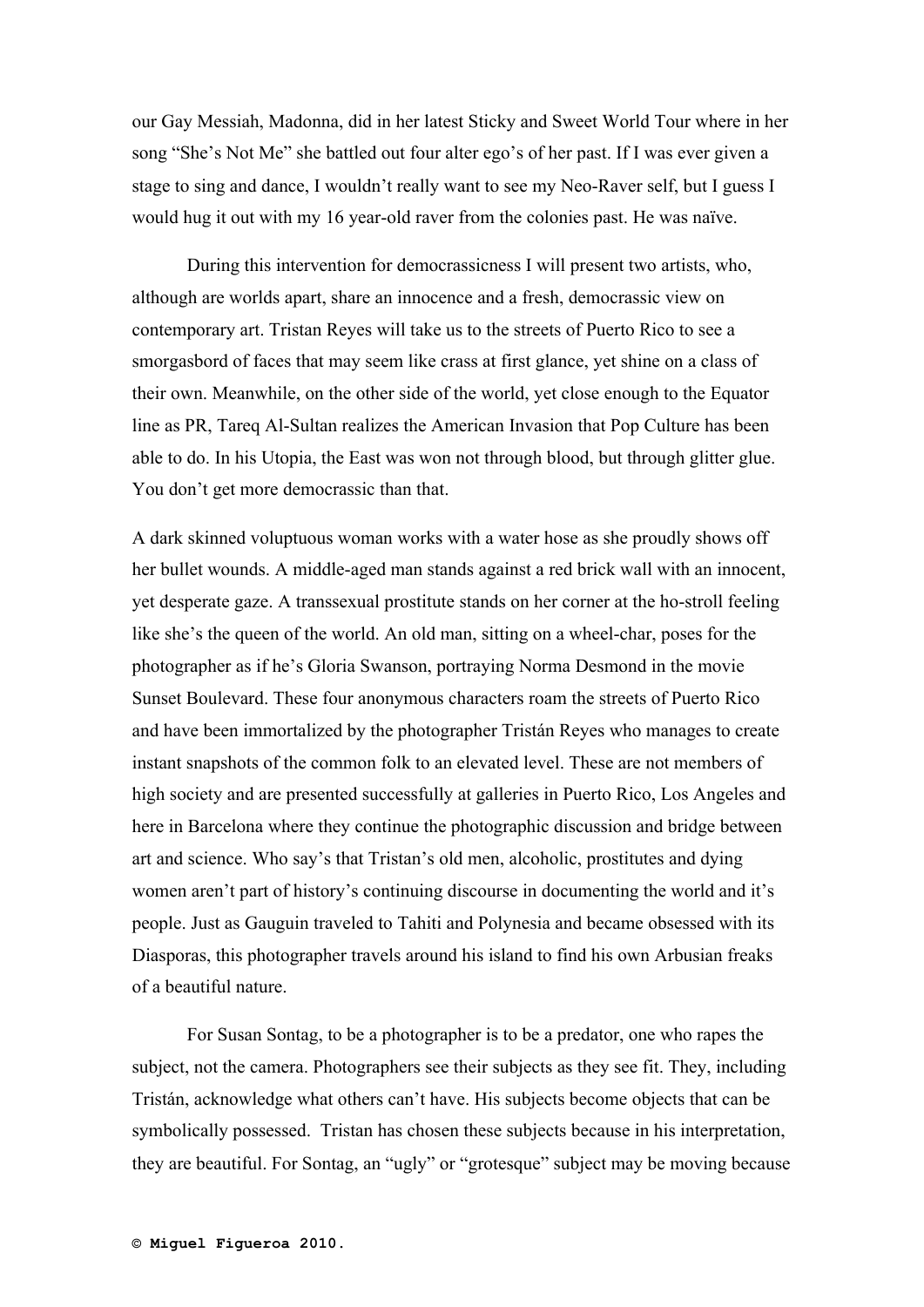it has been dignified by the attention of the photographer. Just as Diane Arbus photographed the weird, the depraved and circus freaks and Nan Goldin documented her early life in New York through thousands of personal photographs and portraits of her inner circle, Tristán has dignified his attention to the masses and therefore creating instant romantic subjects, which you may not know personally, but you do know their photos.

Our lives have become a rolodex of .jpg's and these four characters are right up there in mine. I've had the opportunity to discuss Tristan's work with him personally on numerous occasions, visiting his San Juan studio where he works to make a living as a commercial photographer. His journey with portraits began in 2005 when he photographed one of his neighbors, Francesca, an older woman recognized by her cheeto-colored beehive, pompous jewelry, outlandish outfits and art-deco blue nails. Tristán once told me that he usually ran into her at a cafeteria where he had breakfast. One morning he asked her if he could take her picture. She acknowledged his request and in one session posed for three photographs. In his first solo show the photo was the main piece. Subsequently, copies of the photo were purchased by the Museum of art of Puerto Rico and the LACMA. Francesca became an instant myth. Two days prior to the exhibit, she died.

And thus, Tristan became Puerto Rico's modern day *flâneur*. Like others photographers on his field, he became another armed version of the solitary, walking reconnoitering, stalking, cruising San Juan's urban inferno, a voyeuristic stroller who discovers the city as a landscape of voluptuous extremes. Like any *flâneur,* Tristan finds his world picturesque whether on a sunny day, or in the perils of the night. Following Francesca's success, there have been four additional portrait series. The first one was *Domingueando en La Perla* (Any Given Sunday at La Perla) where we have the privilege of meeting *Titi Number One*. The odalisque ain't got shit on her. Titi sits at the ledge of the skate park-cum-communal swimming pool taking charge of a fire hydrant's hose that provides water to the pool. Her voluptuous dark skin is everywhere. It oozes out of the photograph. Water comes down through her legs and on her right thigh she proudly shows off a bullet wound. Her demeanor, as with two of the following three photographs is the typical carefree carelessness that distinct us Puerto Ricans. Tristan's following project is *Santurce es Ley* (literally, Santurce is the Law but what he meant was Santurce is It) where he ventured into the city's transsexual prostitution nightlife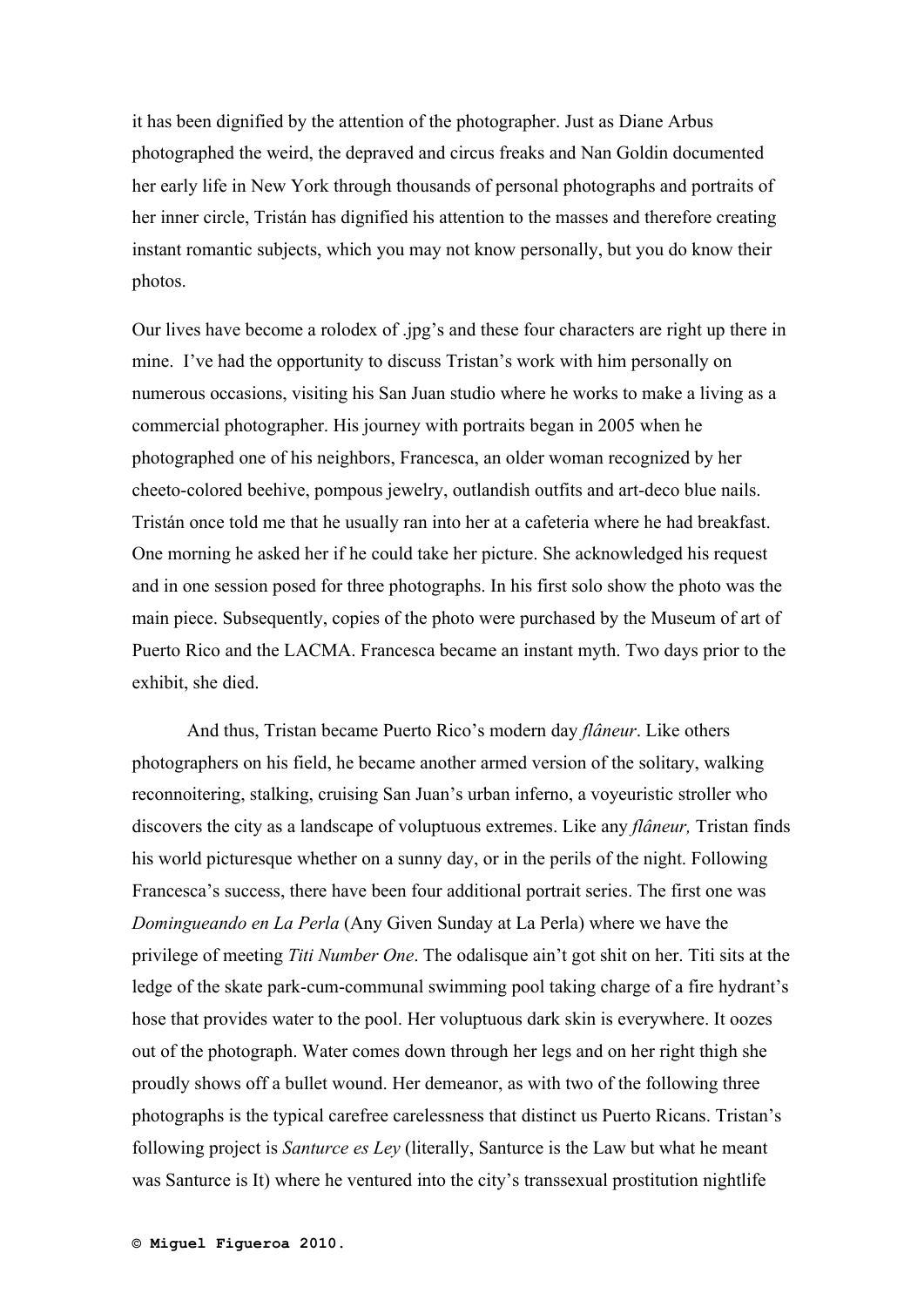and documented the girl's antics through a series of folkloric photographs. In the photo *Miss Condado*, the woman poses gleefully, yet, under the rain; she's surrounded by a tall tree and the equally tall lamppost that signals to Condado Street, one of the city's most posh neighborhoods. For Wittgenstein, in words, the meaning is the use and as in the case with this picture and title words come heavy into play. For Puerto Ricans, Beauty Pageant's, are the national sport, next to Boxing. The island stops dead in its tracks every spring when the Miss Universe pageant airs on television. This is very serious; the island is the third country in the world with the most Miss Universe's following Venezuela and the United States, also, one of the reasons why Puerto Ricans refuse to give up their colonial status is because if the island were to become the  $51<sup>st</sup>$ state, they would no longer be able to participate in the competition thus being stuck inside the Miss USA pageant. The same goes for the Olympics. By placing her under this sign and naming this photograph *Miss Condado*, Tristan slaps the viewer with a tongue in cheek remark to the island's obsession with beauty and money. If you ever want to deify a Puerto Rican woman, the best way to do it is through a tranny. Femininity is hyperbolized; the dresses (as they already are) are shorter, the heels are higher, the hair is re and re-processed and the sexual tension is palpable even when seen through a Google Earth photograph.

Anselmo was photographed for a Group Show entitled "24/7 Aesthetics of Modern Life" where I also took part with my series of photographs of my family, but; we are here not to talk about my work. The show was centered on daily life and the surroundings regarding each of the artists as they grew up. Tristan chose to pay homage to Anselmo, a local staple at Port O'Call, a bar close to Tristan's studio. When I asked him about his subject he told me that Anselmo was there everyday, all day, drinking. He did not cause any raucous of any sort or anything. He was just there. In the photo he stands outside against the bar's brick wall. He leans to a side, welcoming, yet cautiously, the spectator into his world. His clothes are loose, yet, not disheveled. His stance is to a point is kind of sexy, yet fragile. He holds on to what little of his youth is left, but deep down he and we know that he's miserable. When the photo was presented in the exhibit, it was not hung on the wall as it would be expected, rather it was lent against the wall, just as Anselmo still does to this day. Nonetheless, the photo will be leaning against a wall for the rest of its life. Photographs, in her view, have changed the mechanics of memory. Our minds, she argued, no longer stored narrative; they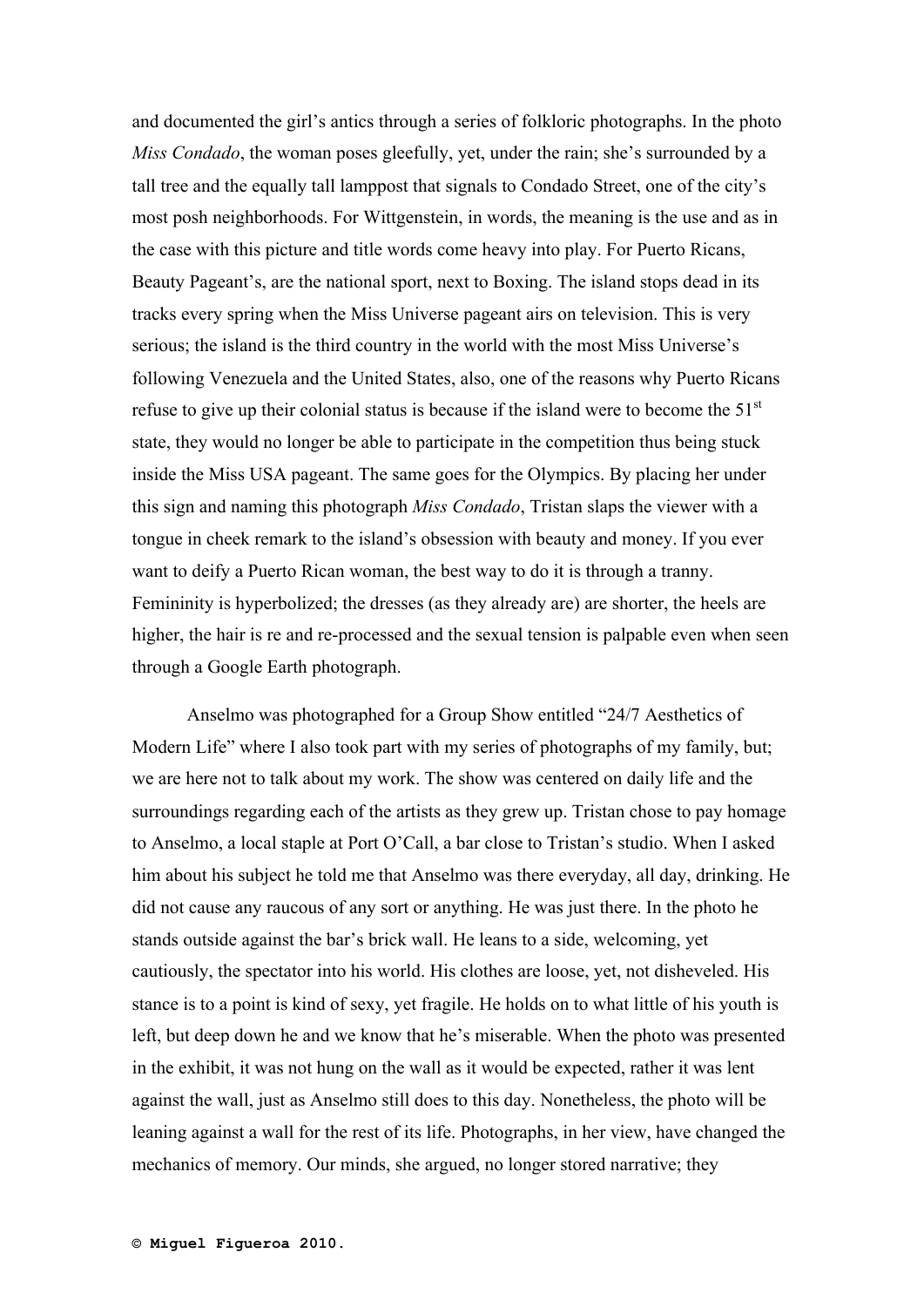stockpiled images. "The problem," she wrote in *Regarding the Pain of Others,* "is not that people remember through photographs, but that they remember only photographs."

For Sontag, a photographer has the power to find beauty in what's not thought as the norm. Also, photography conceived as social documentation, as is Tristan's oeuvre, is an instrument of middle class attitude, both zealous and merely tolerant, both curious and indifferent, called humanism – which found slums the most enthralling of decors. Puerto Rico's lower, middle and high class congregate at its temples of *most enthralling decorum,* known as the shopping center, aka *el mall*. For his latest series *El Molero*, Tristán set out to various shopping malls around the island to document its people. All social interactions and exchanges are done in the malls around the island. People don't go to plazas, walking is an abnormal and amoral. People go to the mall. Every day, all day, you can basically do everything but sleep there. In his trip to the west side of the island he found Luis, aka *Luisa Chacón*, who was one of THE subjects of this series. Luis takes center stage in the photograph and is out of Titi, Miss Condado and Anselmo, the one who confronts the viewer the most. He IS the photo. He is all Tristán's camera needs. It's important to know, if one has not been a witness of Tristan's oeuvre is that, these photographs are large format. What in your computer screen could resemble a typical snapshot are actually 80cm x 120cm. The photograph's title is homage to Iris Chacón, Puerto Rico's Lola Flores. Moments before he was about to pose, Luis told Tristán, "*sácame guapo, como Iris Chacón"* (I'd better come out good looking, like Iris Chacón). Tristán photographs Luis in his wheelchair, his head turned towards the camera. He has a receding hairline, and his skin is taut by decades of sun damage, yet his eyes and his pout sparkle. In his mind a director who tells him is calling him out: "TURN! POSE! AGAIN! TURN! POSE!" and he does just that. His long, brittle nails are grotesquely and freakishly long; and on his ring finger he wears a gaudy ring. With this photograph, Tristán has managed to do what few artist can do, pay homage to his own artistic past. *Luisa Chacón* is *Franchesca's* photographic sibling. Tristan's Baudelairean curiosity is his irresistible passion to turn these democrassic citizens into awe-inspiring imagery.

The works of Tareq-Al Sultan and Tristán Reyes meet at the heart of Jameson's reason for Postmodernism: America. For the author postmodern culture is the internal and super structural expression of a whole new wave of American military and economic domination throughout the world: in this sense, as throughout class history,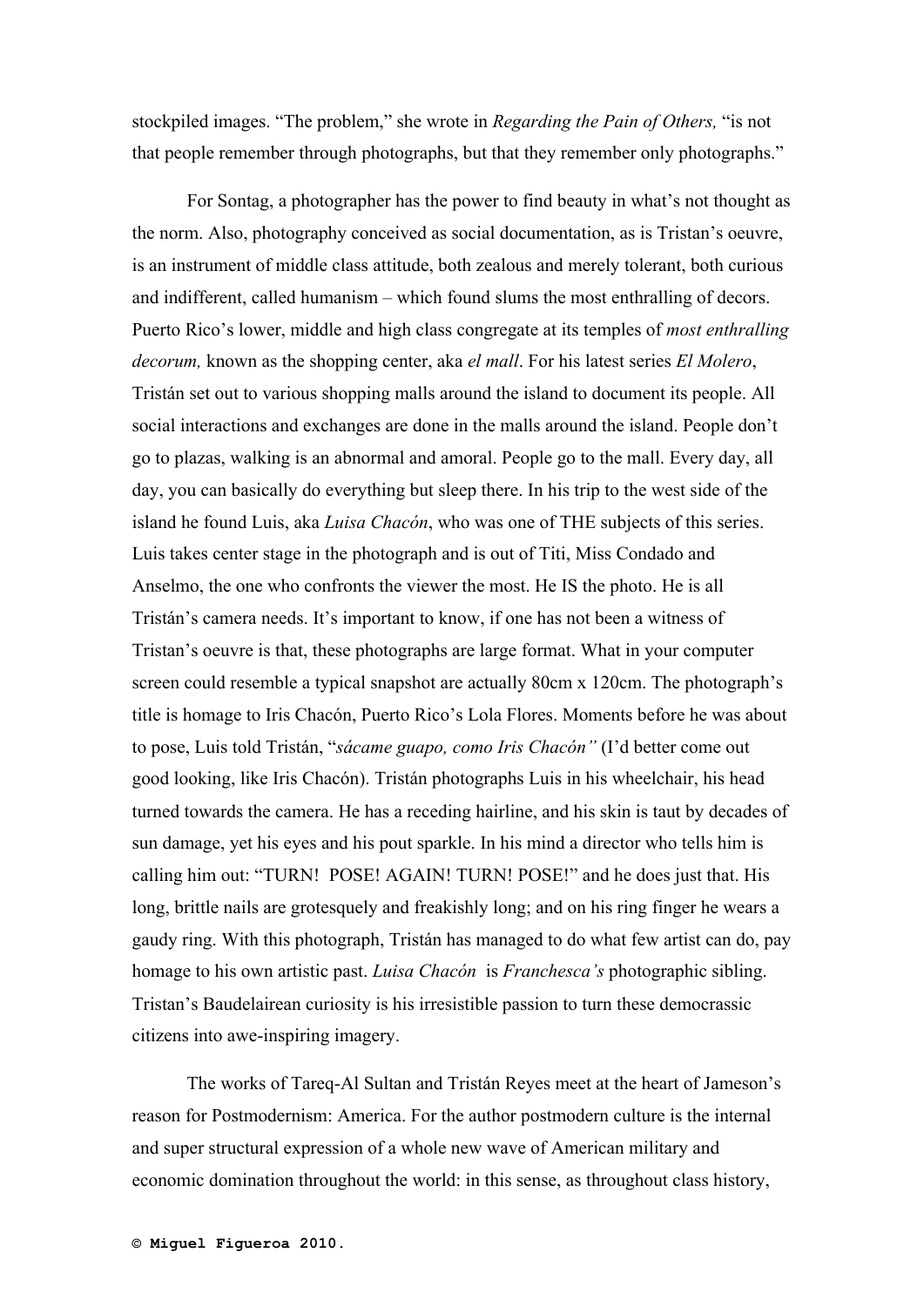the underside(s) (which have been lived in some ways both by Kuwaitis and Puerto Ricans) of culture is (are) blood, torture, death and terror. The liberation of Kuwait from Iraq in 1991 has lead for it to become one of the most powerful countries in the world. The country swims in oil and wealth is rampant. Current currency exchange rates versus the euro are quite envious,  $1 \text{ KD} = 2.79\epsilon$  and the country even has the biggest Starbucks in the world. Hip Kuwaiti youth, as with the rest of cultured societies is enthralled by the spectacle that is the Popular Culture of the United States. Al-Sultan's work is entertaining, easy on the eye and relatable to all of us who have grown up with MTV and can easily say where we were when MJ died. If Susan Sontag and Guy Debord had a son, he would be it. Joan Collins would probably be his godmother and Lisa Frank would be his BFF on Blackberry Messenger (that's BBM for all you cool kids). Al-Sultan, or Kookee as his friends know him, appropriates pages of tabloid magazines and gives them an Arab twist. Models are covered in black ink to assimilate traditional garments such as the abaya and burkahs. Men are slapped on beards and dishdashas, while stickers, glitter glue and phrases, written in Arabic are incorporated into the appropriated publicity. Al-Sultan has been featured on various exhibits on the Middle East as well as being part of the Bayt Kashkha group of artists. Recently he was commissioned a graphic novel in collaboration with Khalid al Gharabally for Bidoun Magazine. The artist has said that his work is "a continuous exploration of identity development within the framework of idolization and conflicting mass media messaging."

This idolization and identity development is seen throughout his work, which thrives on the accessibility of fashion photography, advertising and tabloid images: all ideas are instantly up for grabs, turned into common property to be exploited and adapted at will. If Duchamp paved the way for sarcastic homage with *L.H.O.O.Q.,*while Warhol created paintings from disaster scenes from newspapers and Situationist images were adapted from French publicity of the era and turned into political statements, the work of this artist follows this norm of appropriation. In his collage *Gold, because I never want her summer to end* and *I want to Interact with you* we see the linkage with Guy Debord's *I love the camera, for it helps me live.*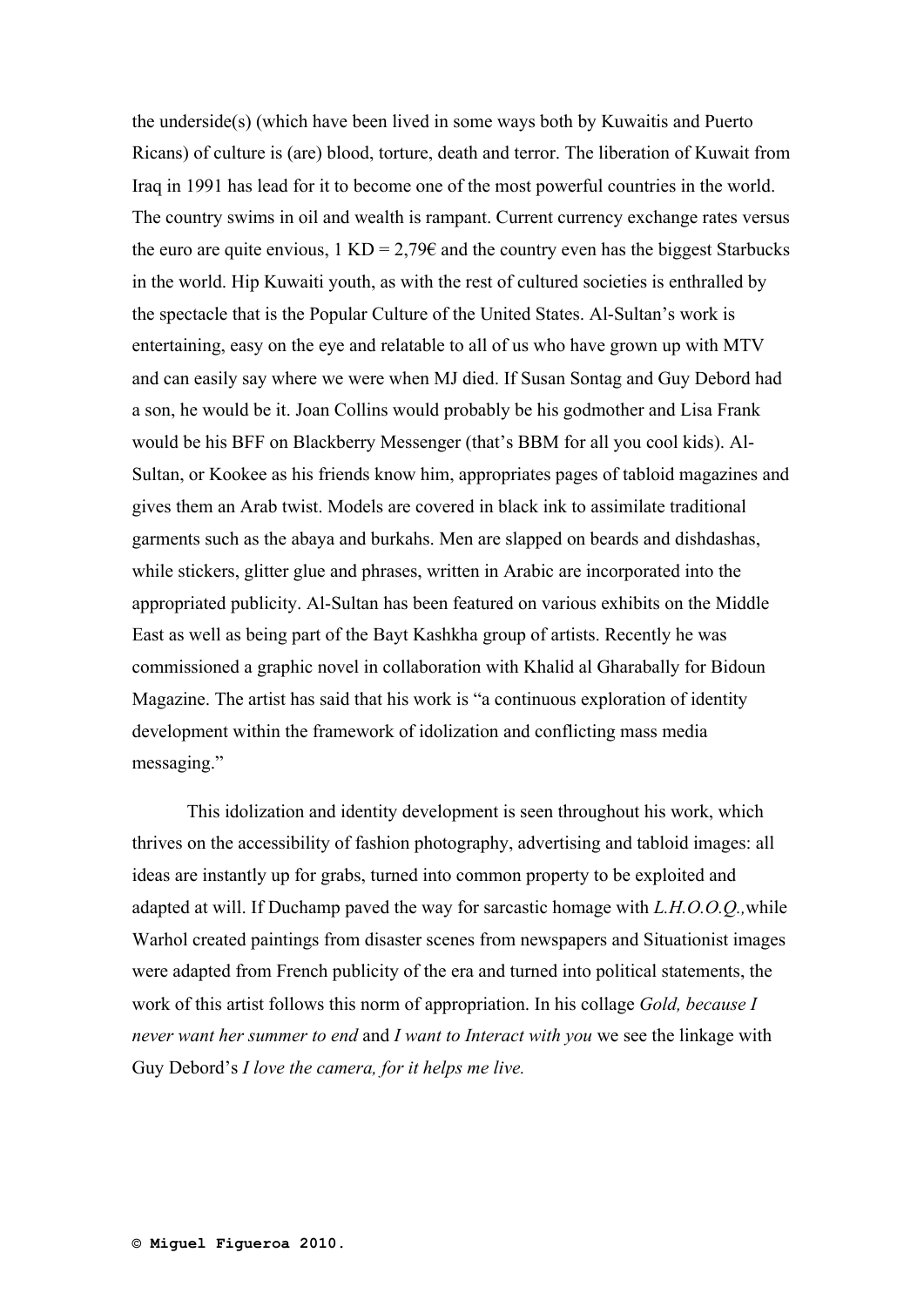**the images and icons separated from every facet of life join to form a common stream in which harmony of life can no longer be restored. Broken views of reality regroup themselves into a new harmony as a single pseudo-world that can only be observed. "The specialization of images of the world evolves into a world of autonomised images where even deceivers are deceived" The specatacle is a concrete and solid reversal of life, a sovereign progression of nonliving.**

While analyzing the matter between Al-Sultan's and Debord's statements; in my Jamesonean schizophrenic train of thought I came out with this graph that links them well.



In *Gold*... the artist has customized an ad for the metal of the democrassian lady of choice. The advertising features a male model that wraps his arm around the waist of model. The artist has replaced the blue background for gold paint, the male model has been drawn a beard, alluding to common aesthetics of Arab men, while the female model has her entire body covered in black ink. We just see her hands, her eyes and her gold jewelry. On the right side of the ad Sultan has added the text "Gold. Because I never want her summer to end." which alludes to Debord's image of *I love my camera, for it helps me live.* In this piece, we see a woman who looks with desire at a recording camera. To her right, a text reads, "I love my camera, for it helps me live. It allows me to record the best moments of my existence. It reveals my need for brightness and passion in the world." Both works allude to consumer's societies need for material belongings in order to find happiness. Through gold, she will always have the holidays, while with a camera I will survive. For Emile Zola "you can not claim to have really seen anything until you have photographed it" which alludes to Jameson's statement of the new superficiality through the flatness or depthlessness of the image or the soul.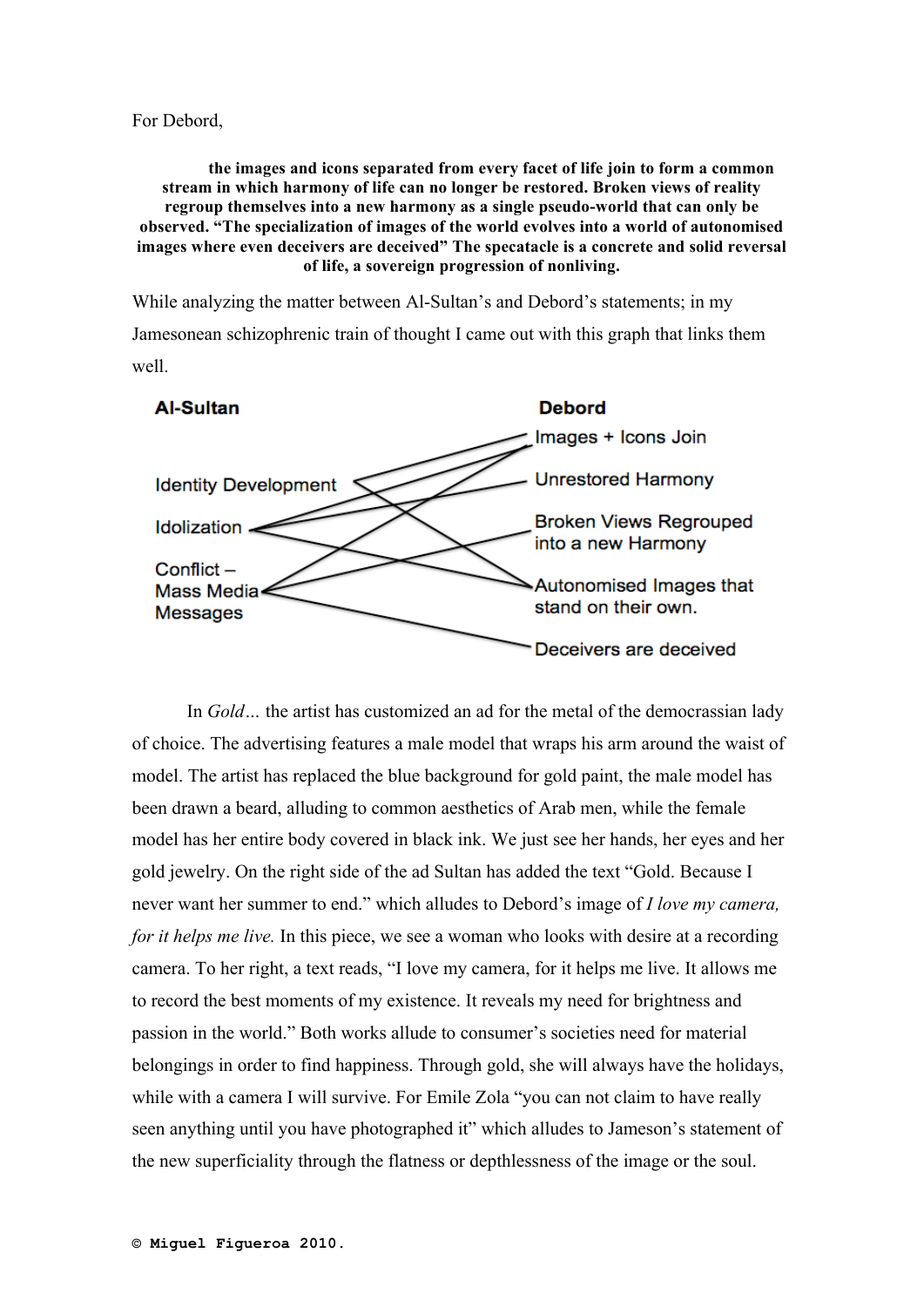Objects, pictures and mementos have replaced the keepsakes of the ephemeral soul. These usually fashionable objects are what Baudrillard saw as the backbone of consumer society. For him, fashion contributes to social inertia in that the renewal of objects can compensate for an absence of real social mobility and disappointed desire for social and cultural progress These type of messages interrelate with Sultan's conflicts in mass media messages and Debord's broken views that have been regrouped into a new muted harmony through our soundless cyber life.

Works like *I want to interact with you* and *I don't believe life is a Soap Opera*  relate to Al-Sultan's and Debord meet through Identity development and iconic imagery. Nowadays Identities are formed now only through our cultural heritage, but also through our ways of networking. Through exercises in discontinuity I'm forced to look at all the windows at once. I check my e-mail, read the newspaper, phone home, and check my bank account while I videoconference with my boyfriend while I'm on the bathroom. All by having to interact with no one other than myself. Therefore it gets me when I wonder how in the hell then we interact when we're in front of each other. In *I want to Interact with you* we see a group of moviegoers all covered in black (female) or white (male) ink with only their 3-D glasses left standing. A democrassic frieze divides the image and has covered the remainder of the intervened page with triangles, stars and circles where the text is written. At first I thought this was a cover of Debord's Society of the Spectacle, but when I asked Kookee he told me it was some anonymous vintage advertising of the 80's, yet the similarity is uncanny. In the last image shown on this paper, *I don't belief life is a Soap Opera* the artist has customized a vintage Dynasty (the 80's Lost) advert by "dressing" up Alexis Carrington, the character immortalized by Joan Collins, in a Niqab. The veil covers her 80's – the bigger the hair – the closer to God coiff, in a style done by the lowbrow Kuwait women. As a sign to their femininity, under their robe they wear elaborate beehives that are emphasized by the shadow of the veil. The text is written, in what by looking at the texture, with nail polish. Disney Princesses, Carrie Bradshaw and other Hollywood damsels in distress have turned Hollywood influence thinking their life's are movies. What would Carrie do is NOT what would Jesus do. This is Kooks protest sign saying, Enough is Enough.

How come a daytime television show and the examples shown today can be linked to the art world? The world has become a continuous performance art piece where everyone is wrapped up in his or her own little worlds. Marina Abramovic has a